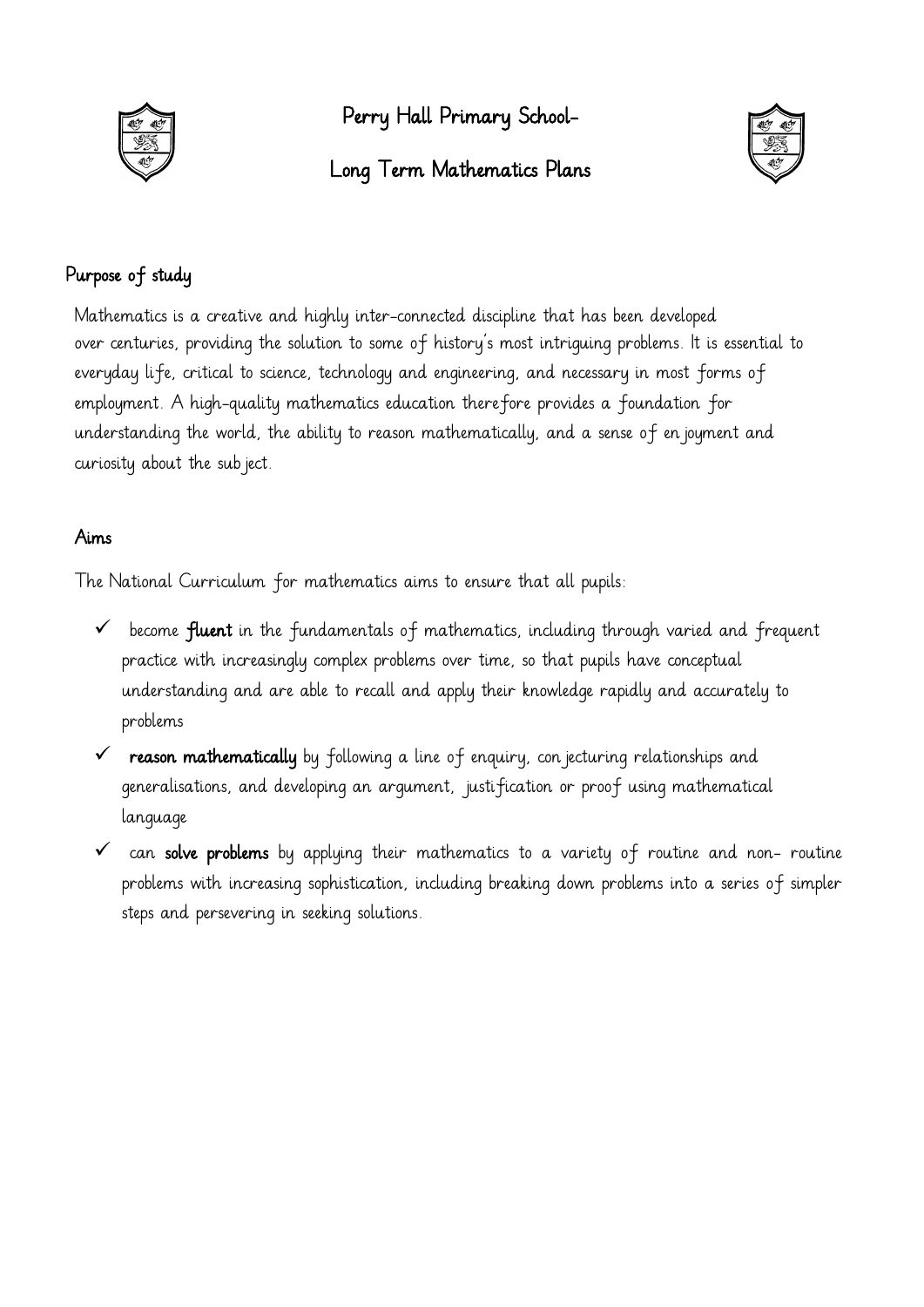## The principal focus of mathematics teaching

| STAGE<br>KEY                       | • The principal focus of mathematics teaching in key stage I is to ensure that pupils develop confidence and mental fluency with whole numbers, counting and place<br>value. This should involve working with numerals, words and the four operations, including with practical resources [for example, concrete ob jects and measuring<br>tools].<br>* At this stage, pupils should develop their ability to recognise, describe, draw, compare and sort different shapes and use the related vocabulary. Teaching should also<br>involve using a range of measures to describe and compare different quantities such as length, mass, capacity/volume, time and money.<br>• By the end of year 2, pupils should know the number bonds to 20 and be precise in using and understanding place value. An emphasis on practice at this early stage<br>will aid fluency.<br>• Pupils should read and spell mathematical vocabulary, at a level consistent with their increasing word reading and spelling knowledge at key stage I.                                                                                                                                                                                                                                                          |
|------------------------------------|-------------------------------------------------------------------------------------------------------------------------------------------------------------------------------------------------------------------------------------------------------------------------------------------------------------------------------------------------------------------------------------------------------------------------------------------------------------------------------------------------------------------------------------------------------------------------------------------------------------------------------------------------------------------------------------------------------------------------------------------------------------------------------------------------------------------------------------------------------------------------------------------------------------------------------------------------------------------------------------------------------------------------------------------------------------------------------------------------------------------------------------------------------------------------------------------------------------------------------------------------------------------------------------------|
| STAGE<br>KEY<br>2<br>LOWER         | • The principal focus of mathematics teaching in lower key stage 2 is to ensure that pupils become increasingly fluent with whole numbers and the four operations,<br>including number facts and the concept of place value. This should ensure that pupils develop efficient written and mental methods and perform calculations<br>accurately with increasingly large whole numbers.<br>• At this stage, pupils should develop their ability to solve a range of problems, including with simple fractions and decimal place value. Teaching should also ensure that<br>pupils draw with increasing accuracy and develop mathematical reasoning so they can analyse shapes and their properties, and confidently describe the relationships<br>between them. It should ensure that they can use measuring instruments with accuracy and make connections between measure and number.<br>• By the end of year 4, pupils should have memorised their multiplication tables up to and including the 12 multiplication table and show precision and fluency in their<br>work.<br>. Pupils should read and spell mathematical vocabulary correctly and confidently, using their growing word reading knowledge and their knowledge of spelling.                                              |
| $\sim$<br>STACE<br>石<br>人<br>UPPER | • The principal focus of mathematics teaching in upper key stage 2 is to ensure that pupils extend their understanding of the number system and place value to include<br>larger integers. This should develop the connections that pupils make between multiplication and division with fractions, decimals, percentages and ratio.<br>• At this stage, pupils should develop their ability to solve a wider range of problems, including increasingly complex properties of numbers and arithmetic, and problems<br>demanding efficient written and mental methods of calculation. With this foundation in arithmetic, pupils are introduced to the language of algebra as a means for<br>solving a variety of problems. Teaching in geometry and measures should consolidate and extend knowledge developed in number. Teaching should also ensure that<br>pupils classify shapes with increasingly complex geometric properties and that they learn the vocabulary they need to describe them.<br>• By the end of year 6, pupils should be fluent in written methods for all four operations, including long multiplication and division, and in working with fractions,<br>decimals and percentages.<br>• Pupils should read, spell and pronounce mathematical vocabulary correctly. |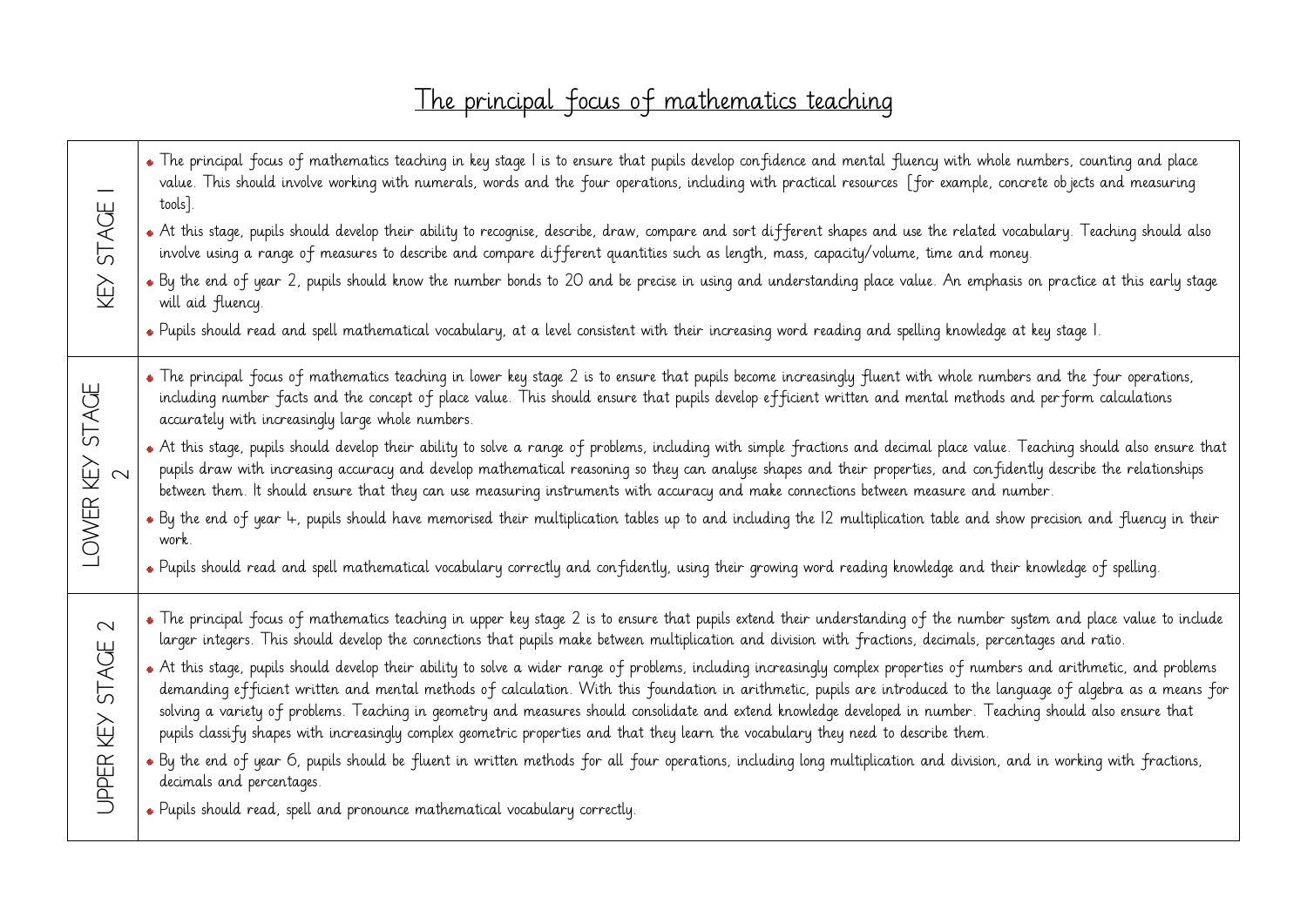|                                                                              | MATHEMATICS – end of year standards for Year I                                                                                                                                                                                                                                                                                                                                                                                                                                                                                                                                                                                                                                                                                                                                                                                                                                                                                                                                                                                                                            |                                                                                                                                                                                                                                                                                                                                                                                                                                                                                                                            |                                                                                                                                                                                                                                                                                                                                                                                                                        |                                                                                                                                                                                                                                        |  |
|------------------------------------------------------------------------------|---------------------------------------------------------------------------------------------------------------------------------------------------------------------------------------------------------------------------------------------------------------------------------------------------------------------------------------------------------------------------------------------------------------------------------------------------------------------------------------------------------------------------------------------------------------------------------------------------------------------------------------------------------------------------------------------------------------------------------------------------------------------------------------------------------------------------------------------------------------------------------------------------------------------------------------------------------------------------------------------------------------------------------------------------------------------------|----------------------------------------------------------------------------------------------------------------------------------------------------------------------------------------------------------------------------------------------------------------------------------------------------------------------------------------------------------------------------------------------------------------------------------------------------------------------------------------------------------------------------|------------------------------------------------------------------------------------------------------------------------------------------------------------------------------------------------------------------------------------------------------------------------------------------------------------------------------------------------------------------------------------------------------------------------|----------------------------------------------------------------------------------------------------------------------------------------------------------------------------------------------------------------------------------------|--|
|                                                                              | Number and place value                                                                                                                                                                                                                                                                                                                                                                                                                                                                                                                                                                                                                                                                                                                                                                                                                                                                                                                                                                                                                                                    | Addition and subtraction                                                                                                                                                                                                                                                                                                                                                                                                                                                                                                   | Multiplication and division                                                                                                                                                                                                                                                                                                                                                                                            | Fractions                                                                                                                                                                                                                              |  |
| ᅌ<br>able<br>of Yr I pupils will be<br>ಕ್ಷ<br>$\frac{1}{2}$<br>කි            | * count to and across IOO, forwards and<br>backwards, beginning with O or I, or from any<br>given number; identify one more/less than any<br>given a number<br>count in twos, fives and tens from different<br>multiples e.g. 6, 8, 10, 12, 14<br>count, read, write and compare numbers to IOO in<br>numerals<br>begin to recognise place value in numbers beyond<br>20<br>identify and represent numbers using objects and<br>pictorial representations including the number line<br>* use the <b>language</b> of: equal to, more than, less<br>than (fewer), most, least<br>* read and write numbers from I to 20 in words                                                                                                                                                                                                                                                                                                                                                                                                                                             | * read, write and interpret mathematical statements<br>involving addition $(+)$ , subtraction $(-)$ and equals<br>$($ =) signs<br>* use number bonds and related subtraction facts<br>within 20 e.g. $9 + 7 = 16$ ; $16 - 7 = 9$ ;<br>$7 = 16 - 9$<br>• add and subtract one-digit and two-digit numbers<br>to 20 including zero<br>• solve simple one-step problems that involve addition<br>and subtraction, using concrete objects and<br>pictorial representations, and missing number<br>problems such as $7 = 2 - 9$ | begin to understand multiplication and division<br>through grouping and sharing small quantities;<br>doubling numbers and quantities, and finding<br>simple fractions of objects, numbers and quantities<br>• solve simple one-step problems involving<br>multiplication and division, by calculating the<br>answer using concrete objects, pictorial<br>representations and arrays with the support of the<br>teacher | * recognise, find and name<br>- a half as one of two equal parts of an<br>object, shape or quantity<br>- a quarter as one of four equal parts of<br>an object, shape or quantity<br>* connect halves and quarters to the equal sharing |  |
|                                                                              | Measurement                                                                                                                                                                                                                                                                                                                                                                                                                                                                                                                                                                                                                                                                                                                                                                                                                                                                                                                                                                                                                                                               | Geometry: properties of shapes                                                                                                                                                                                                                                                                                                                                                                                                                                                                                             | Geometry: position and direction                                                                                                                                                                                                                                                                                                                                                                                       | <b>Statistics</b>                                                                                                                                                                                                                      |  |
| 육<br>able<br>pupils will be<br>—<br>$\star$<br>ಕ<br>đ<br>$\frac{1}{2}$<br>සි | * compare, describe and solve practical problems for:<br>- lengths and heights e.g. long/short,<br>longer/shorter, tall/short, double/half<br>- mass or weight e.g. heavy/light, heavier / lighter<br>than<br>- capacity/volume e.g. full/empty, more /less than,<br>half/quarter full<br>- time e.g. quicker, slower, earlier, later<br>* measure and begin to record:<br>- lengths and heights<br>- mass/weight<br>- capacity and volume<br>- time (hours, minutes, seconds)<br>use non-standard units moving to common standard<br>units<br>recognise and know the <b>value</b> of different<br>denominations of coins and notes<br>* totalling amounts of money involving all coins<br>sequence events in chronological order using language<br>e.g. before, after, next, first, today, yesterday,<br>tomorrow, morning, afternoon, evening<br>* recognise and use language relating to dates, including<br>days of the week, weeks, months and years<br>* tell the time to the hour and half past the hour and<br>draw the hands on a clock face to show these times | $3-D$<br><b>* recognise</b> and <b>name</b> common 2-D and<br>shapes (in different orientations and sizes),<br>including:<br>- 2-D shapes e.g. rectangles (including<br>squares), circles and triangles<br>- 3-D shapes e.g. cuboids (including cubes),<br>pyramids and spheres                                                                                                                                                                                                                                            | * describe position, directions and movements,<br>including whole, half, quarter and three-quarter<br>turns. (using language such as left and right,<br>forwards and backwards)                                                                                                                                                                                                                                        | No statutory requirements                                                                                                                                                                                                              |  |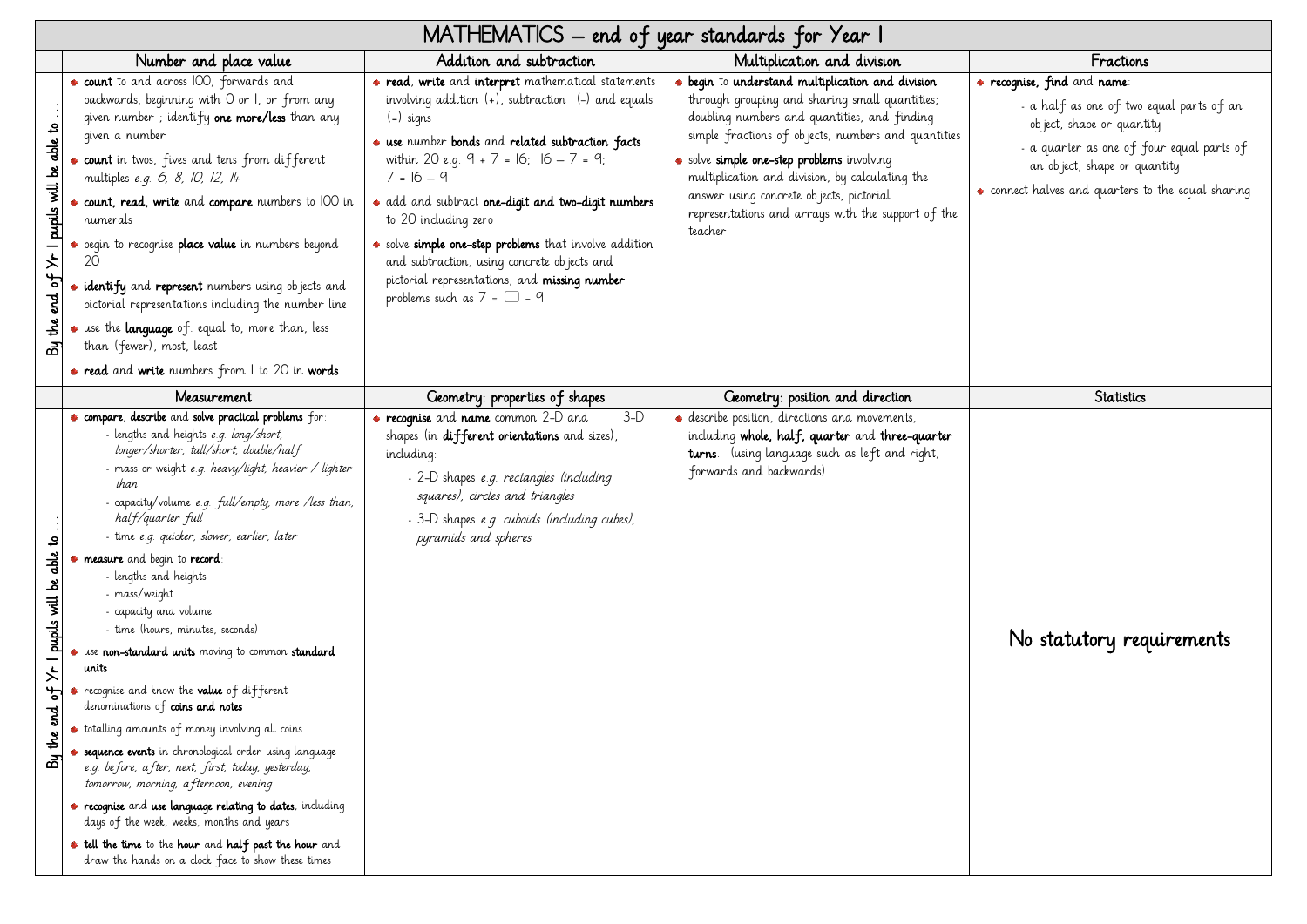|                                                                                                          | MATHEMATICS – end of year standards for Year 2                                                                                                                                                                                                                                                                                                                                                                                                                                                                                                                                                                                                                                                                                                                                                                                                                                                                                                                                                                                         |                                                                                                                                                                                                                                                                                                                                                                                                                                                                                                                                                                                                                                                                                                                                                                                                                                               |                                                                                                                                                                                                                                                                                                                                                                                                                                                                                                                                                                                                                                                                                                |                                                                                                                                                                                                                                                                                                                                                                                                             |  |  |
|----------------------------------------------------------------------------------------------------------|----------------------------------------------------------------------------------------------------------------------------------------------------------------------------------------------------------------------------------------------------------------------------------------------------------------------------------------------------------------------------------------------------------------------------------------------------------------------------------------------------------------------------------------------------------------------------------------------------------------------------------------------------------------------------------------------------------------------------------------------------------------------------------------------------------------------------------------------------------------------------------------------------------------------------------------------------------------------------------------------------------------------------------------|-----------------------------------------------------------------------------------------------------------------------------------------------------------------------------------------------------------------------------------------------------------------------------------------------------------------------------------------------------------------------------------------------------------------------------------------------------------------------------------------------------------------------------------------------------------------------------------------------------------------------------------------------------------------------------------------------------------------------------------------------------------------------------------------------------------------------------------------------|------------------------------------------------------------------------------------------------------------------------------------------------------------------------------------------------------------------------------------------------------------------------------------------------------------------------------------------------------------------------------------------------------------------------------------------------------------------------------------------------------------------------------------------------------------------------------------------------------------------------------------------------------------------------------------------------|-------------------------------------------------------------------------------------------------------------------------------------------------------------------------------------------------------------------------------------------------------------------------------------------------------------------------------------------------------------------------------------------------------------|--|--|
|                                                                                                          | Number and place value                                                                                                                                                                                                                                                                                                                                                                                                                                                                                                                                                                                                                                                                                                                                                                                                                                                                                                                                                                                                                 | Addition and subtraction                                                                                                                                                                                                                                                                                                                                                                                                                                                                                                                                                                                                                                                                                                                                                                                                                      | Multiplication and division                                                                                                                                                                                                                                                                                                                                                                                                                                                                                                                                                                                                                                                                    | Fractions                                                                                                                                                                                                                                                                                                                                                                                                   |  |  |
| ್ಕೆ<br>ತ್ತ<br>pupils will be<br>$\mathbf{\Omega}$<br>$\gamma_{\mathbf{t}}$<br>್ದಾ<br>$\frac{1}{2}$<br>ක් | * count in steps of 2, 3, and 5 from 0, and in<br>tens from any number, forward or backward<br>* recognise the place value of each digit in a two-<br>digit number (tens, ones) and partition numbers in<br>different ways e.g. $23 = 20 + 3$<br>identify, represent and estimate numbers using<br>different representations, including the number<br>line and <b>arrays</b><br>compare and order numbers from O up to IOO;<br>use $\lt$ , $>$ and = signs<br><b>* read</b> and <b>write</b> numbers to at least IOO in<br>numerals and in words<br>* use place value and number facts to solve problems                                                                                                                                                                                                                                                                                                                                                                                                                               | • solve problems with addition and subtraction:<br>- using concrete objects and pictorial representations,<br>involving numbers, quantities and measures<br>- applying knowledge of mental and written methods<br><b>* recall</b> and use addition and subtraction facts to 20<br>fluently, derive and use related facts up to IOO e.g. 3<br>+ $7 = 10$ , $10 - 7 = 3$ and $7 = 10 - 3$ to calculate 30<br>$+ 70 = 100$ , 100 - 70 = 30 and 70 = 100 - 30<br>* add and subtract numbers using concrete objects,<br>pictorial representations, and mentally, including:<br>o a two-digit number and ones<br>o a two-digit number and tens<br>o two two-digit numbers<br>o adding three one-digit numbers<br>• show that addition of two numbers can be done in any<br>order (commutative) and subtraction of one number<br>from another cannot | • recall and use multiplication and division facts<br>for the 2, 5 and 10 multiplication tables,<br>including recognising odd and even numbers<br>* calculate multiplication and division statements<br>within the 2, 5 and 10 multiplication tables and<br>write them using the multiplication $(x)$ , division<br>$(\div)$ and equals (=) signs<br>• show that multiplication of two numbers can be<br>done in any order (commutative) and division of<br>one number by another cannot<br>• solve problems involving multiplication and division,<br>using materials, arrays, repeated addition, mental<br>methods, and multiplication and division facts,<br>including problems in contexts | <b>* recognise, name</b> and write simple fractions $1/3$ ,<br>$1/4$ , $2/4$ and $3/4$<br>• find fractions $1/3$ , $1/4$ , $2/4$ and $3/4$ of sets of<br>objects or shapes, quantities, lengths<br>e.g. $\frac{1}{2}$ of 6 = 3<br>* recognise the <b>equivalence</b> of <sup>2</sup> / <sub>4</sub> and <sup>1</sup> / <sub>2</sub><br>* count in fractions e.g. $1/4$ , $1/4$ , for $1/2$ , $1/4$          |  |  |
|                                                                                                          |                                                                                                                                                                                                                                                                                                                                                                                                                                                                                                                                                                                                                                                                                                                                                                                                                                                                                                                                                                                                                                        | recognise and use the <b>inverse</b> relationship between<br>addition and subtraction and use this to <b>check</b><br>calculations and solve missing number problems                                                                                                                                                                                                                                                                                                                                                                                                                                                                                                                                                                                                                                                                          |                                                                                                                                                                                                                                                                                                                                                                                                                                                                                                                                                                                                                                                                                                |                                                                                                                                                                                                                                                                                                                                                                                                             |  |  |
|                                                                                                          | Measurement                                                                                                                                                                                                                                                                                                                                                                                                                                                                                                                                                                                                                                                                                                                                                                                                                                                                                                                                                                                                                            | Geometry: properties of shapes                                                                                                                                                                                                                                                                                                                                                                                                                                                                                                                                                                                                                                                                                                                                                                                                                | Geometry: position and direction                                                                                                                                                                                                                                                                                                                                                                                                                                                                                                                                                                                                                                                               | <b>Statistics</b>                                                                                                                                                                                                                                                                                                                                                                                           |  |  |
| ᅌ<br>dale<br>ತೆ<br>$\vec{\ast}$<br>pupils<br>$\sim$<br>$55 \times$<br>ಕ<br>$\frac{1}{L}$<br>ක්           | * choose and use appropriate standard units to estimate<br>and measure length/height (m/cm); mass (kg/g);<br>temperature (°C); capacity (litres/ml) to the nearest<br>appropriate unit, using rulers, scales, thermometers and<br>measuring vessels<br>* compare and order lengths, mass, volume/capacity<br>* recognise and use symbols for pounds (£) and pence (p)<br>* totalling amounts of money involving all coins and notes<br>* combine amounts to make a particular value<br>• find different combinations of coins that equal the<br>same amounts of money<br>solve simple problems in a practical context involving<br>addition and subtraction of money of the same unit,<br>including giving change (recording pounds and pence<br>separately)<br>* compare and sequence intervals of time<br>* tell and write the time to five minutes, including<br>quarter past/to the hour and draw the hands on a<br>clock face to show these times.<br>* know the number of minutes in an hour and the<br>number of hours in a day | • identify and describe the properties of 2-D shapes.<br>(e.g. pentagons, hexagons, octagons), including<br>number of sides or vertices, symmetry in a vertical<br>line<br>• identify and describe the properties of $3-D$ shapes.<br>including the number of edges, vertices and faces<br>* identify 2-D shapes on the surface of<br>3-D shapes, e.g. a circle on a cylinder and a<br>triangle on a pyramid<br>• compare and sort common 2-D and 3-D shapes<br>and everyday ob jects                                                                                                                                                                                                                                                                                                                                                         | • order and arrange combinations of mathematical<br>objects in patterns and sequences<br>* use mathematical vocabulary to describe position,<br>direction and movement, including movement in a<br>straight line and distinguishing between rotation as<br>a turn and in terms of right angles for quarter,<br>half and three-quarter turns (clockwise and anti-<br>clockwise) e.g. pupils themselves moving in turns,<br>programming robots using instructions given in<br>right angles                                                                                                                                                                                                       | * interpret and construct simple pictograms (symbol<br>representing 2, 5, 10), tally charts, block diagrams<br>and simple tables<br>$\bullet$ ask and answer simple questions by counting the<br>number of objects in each category and sorting the<br>categories by quantity<br>* ask and answer questions about <b>totalling</b> and<br>compare categorical data, e.g. how many. Phow<br>many more/fewer? |  |  |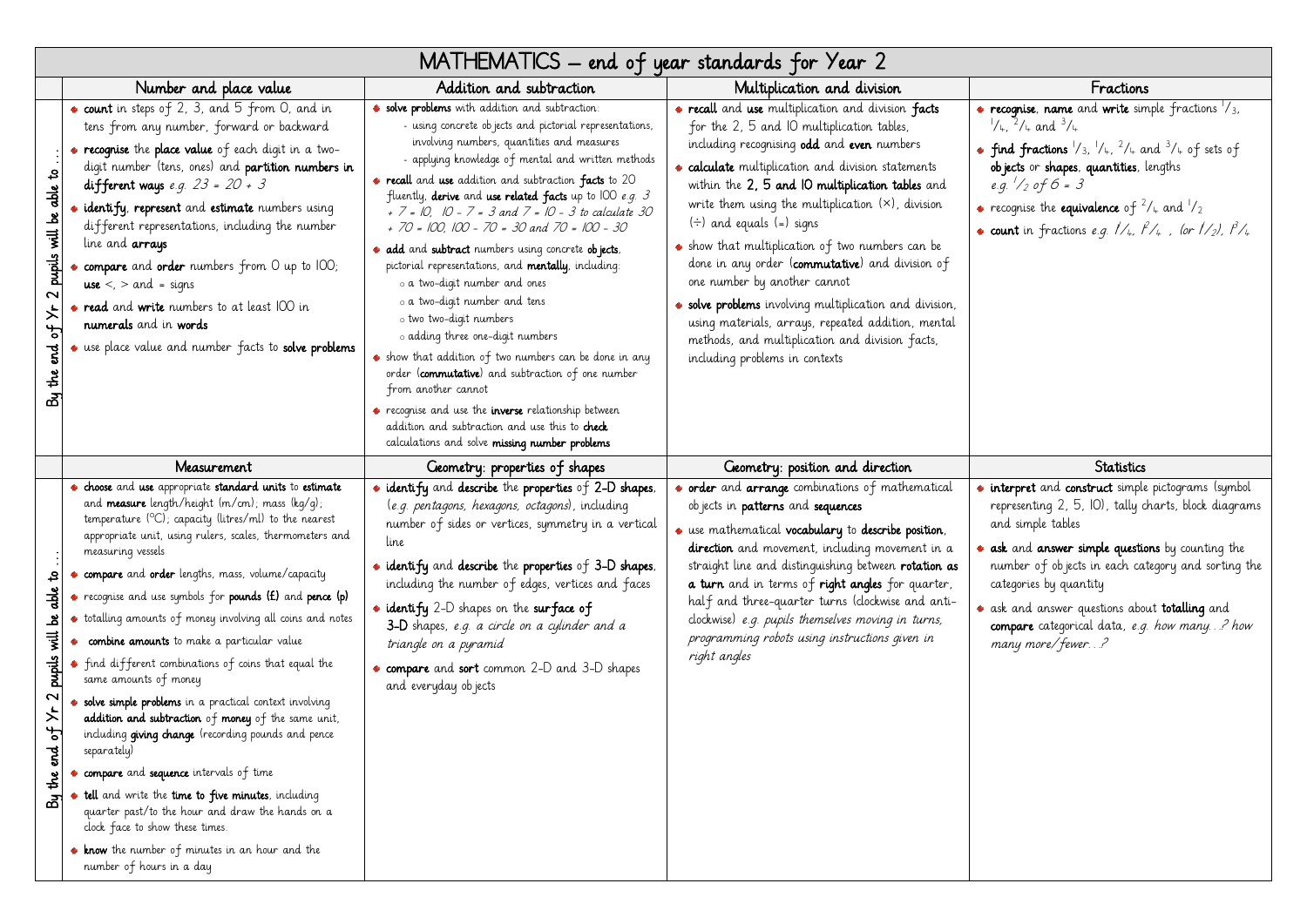|                                                                                          | MATHEMATICS – end of year standards for Year 3                                                                                                                                                                                                                                                                                                                                                                                                                                                                                                                                                                                                                                                                                                                                                                                                                                                               |                                                                                                                                                                                                                                                                                                                                                                                                                                                                                                                                                                                                                                                                   |                                                                                                                                                                                                                    |                                                                                                                                                                                                                        |  |
|------------------------------------------------------------------------------------------|--------------------------------------------------------------------------------------------------------------------------------------------------------------------------------------------------------------------------------------------------------------------------------------------------------------------------------------------------------------------------------------------------------------------------------------------------------------------------------------------------------------------------------------------------------------------------------------------------------------------------------------------------------------------------------------------------------------------------------------------------------------------------------------------------------------------------------------------------------------------------------------------------------------|-------------------------------------------------------------------------------------------------------------------------------------------------------------------------------------------------------------------------------------------------------------------------------------------------------------------------------------------------------------------------------------------------------------------------------------------------------------------------------------------------------------------------------------------------------------------------------------------------------------------------------------------------------------------|--------------------------------------------------------------------------------------------------------------------------------------------------------------------------------------------------------------------|------------------------------------------------------------------------------------------------------------------------------------------------------------------------------------------------------------------------|--|
|                                                                                          | Number and place value                                                                                                                                                                                                                                                                                                                                                                                                                                                                                                                                                                                                                                                                                                                                                                                                                                                                                       | Addition and subtraction                                                                                                                                                                                                                                                                                                                                                                                                                                                                                                                                                                                                                                          | Multiplication and division                                                                                                                                                                                        | Fractions                                                                                                                                                                                                              |  |
|                                                                                          | * count from 0 in multiples of 4, 8, 50 and 100;<br>find IO or IOO more or less than a given number                                                                                                                                                                                                                                                                                                                                                                                                                                                                                                                                                                                                                                                                                                                                                                                                          | * add and subtract ones, tens and hundreds to or<br>from three-digit numbers mentally; two two-digit                                                                                                                                                                                                                                                                                                                                                                                                                                                                                                                                                              | * recall and use multiplication and division facts<br>for the $3$ , $4$ and 8 multiplication tables                                                                                                                | * count up and down in tenths; recognise how tenths<br>arise by dividing by IO                                                                                                                                         |  |
|                                                                                          | * read and write numbers to at least IOOO in<br>numerals and in words                                                                                                                                                                                                                                                                                                                                                                                                                                                                                                                                                                                                                                                                                                                                                                                                                                        | numbers where the answers could exceed IOO e.g.<br>$78 + 46$                                                                                                                                                                                                                                                                                                                                                                                                                                                                                                                                                                                                      | * write and solve multiplication and division<br>calculations using the multiplication tables that                                                                                                                 | * recognise, find and write fractions of a set of<br>objects (unit and non-unit fractions linking to                                                                                                                   |  |
| 3 pupils will be able to                                                                 | * recognise the place value of each digit in a three-<br>digit number (hundreds, tens, ones)                                                                                                                                                                                                                                                                                                                                                                                                                                                                                                                                                                                                                                                                                                                                                                                                                 | • add and subtract numbers with up to three digits,<br>using formal written methods of columnar<br>addition and subtraction                                                                                                                                                                                                                                                                                                                                                                                                                                                                                                                                       | they know, including for two-digit numbers times<br>one-digit numbers, using <b>mental</b> and progressing<br>to efficient written methods e.g. $27 \times 3$ , $81 \div 3$                                        | know tables) e.g. $\frac{2}{3}$ of 24<br>* recognise and show equivalent fractions with                                                                                                                                |  |
|                                                                                          | * compare and order numbers up to 1000<br>identify, represent and estimate numbers using                                                                                                                                                                                                                                                                                                                                                                                                                                                                                                                                                                                                                                                                                                                                                                                                                     | * estimate the answer to a calculation and use<br>inverse operations to check answers                                                                                                                                                                                                                                                                                                                                                                                                                                                                                                                                                                             | * solve problems, including missing number problems,<br>involving multiplication and division, including                                                                                                           | small denominators e.g. $\frac{2}{6} = \frac{1}{3}$ (using<br>diagrams)                                                                                                                                                |  |
| مر ہو                                                                                    | different representations including measures e.g.<br>on number lines and measuring scales                                                                                                                                                                                                                                                                                                                                                                                                                                                                                                                                                                                                                                                                                                                                                                                                                    | * solve problems, including missing number problems,<br>using number facts, place value, and more                                                                                                                                                                                                                                                                                                                                                                                                                                                                                                                                                                 | positive integer scaling problems (e.g. scaling up or<br>down a recipe for 4 people) and correspondence<br>problems in which n objects are connected to m<br>objects e.g. 3 hats and $4$ coats, how many out fits? | • add and subtract fractions with the same<br>denominator within one whole<br>e.g. $\frac{5}{7} + \frac{1}{7} = \frac{6}{7}$                                                                                           |  |
| By the end                                                                               | solve number problems and practical problems<br>involving these ideas.                                                                                                                                                                                                                                                                                                                                                                                                                                                                                                                                                                                                                                                                                                                                                                                                                                       | complex addition and subtraction.                                                                                                                                                                                                                                                                                                                                                                                                                                                                                                                                                                                                                                 |                                                                                                                                                                                                                    | * compare and order unit fractions, and fractions<br>with the same denominators                                                                                                                                        |  |
|                                                                                          | * recognise how tenths arise by dividing by IO                                                                                                                                                                                                                                                                                                                                                                                                                                                                                                                                                                                                                                                                                                                                                                                                                                                               |                                                                                                                                                                                                                                                                                                                                                                                                                                                                                                                                                                                                                                                                   |                                                                                                                                                                                                                    | • solve problems that involve all of the above.                                                                                                                                                                        |  |
|                                                                                          | Measurement                                                                                                                                                                                                                                                                                                                                                                                                                                                                                                                                                                                                                                                                                                                                                                                                                                                                                                  | Geometry: properties of shapes                                                                                                                                                                                                                                                                                                                                                                                                                                                                                                                                                                                                                                    | Geometry: position and direction                                                                                                                                                                                   | Statistics                                                                                                                                                                                                             |  |
| pupils will be able to<br>$\infty$<br>$\star$<br>$\mathbf{f}^{\mathbf{c}}$<br>By the end | * measure, compare, add and subtract: lengths<br>(m/cm/mm); mass (kq/q); volume/capacity (l/ml)<br>* measure the perimeter of simple 2-D shapes<br>add and subtract amounts of money to give change,<br>using both $f$ and p in practical contexts e.g. $f297 +$<br>£106, $86p - 47p$ (The decimal recording of money is<br>introduced formally in year 4)<br>* use both <b>analogue</b> (including using Roman numerals<br>from I to XII) and digital clocks to tell the time to the<br>nearest minute using 12-hour and 24-hour clocks<br><b>* estimate</b> and read time with increasing accuracy to the<br>nearest minute;<br>* record and compare time in terms of seconds, minutes<br>and hours<br>* use time vocabulary e.g. a.m./p.m., morning,<br>a fternoon, noon, midnight<br>* know and use relevant time facts e.g. seconds in a<br>minute, number of days in each month, year and leap<br>year | * draw 2-D shapes accurately using a ruler<br>* make, recognise and describe 3-D shapes in<br>different orientations<br>* recognise that angles are a property of shape or a<br>description of a turn<br>* use right angles as a marker for comparison e.g.<br>two right angles make a half-turn, four a<br>complete turn; identify whether angles are greater<br>than or less than a right angle<br>• identify <b>horizontal</b> and <b>vertical</b> lines and pairs of<br>perpendicular and parallel lines<br>* identify symmetry in a horizontal and vertical<br>line<br>* complete a simple symmetric figure with<br>horizontal or vertical lines of symmetry | No statuary requirements                                                                                                                                                                                           | • interpret and present data using bar charts,<br>pictograms and tables e.g. using scales with<br>increments of 2, 5 and $10$<br>* solve one-step and two-step questions e.g. How<br>many more?' and 'How many fewer?' |  |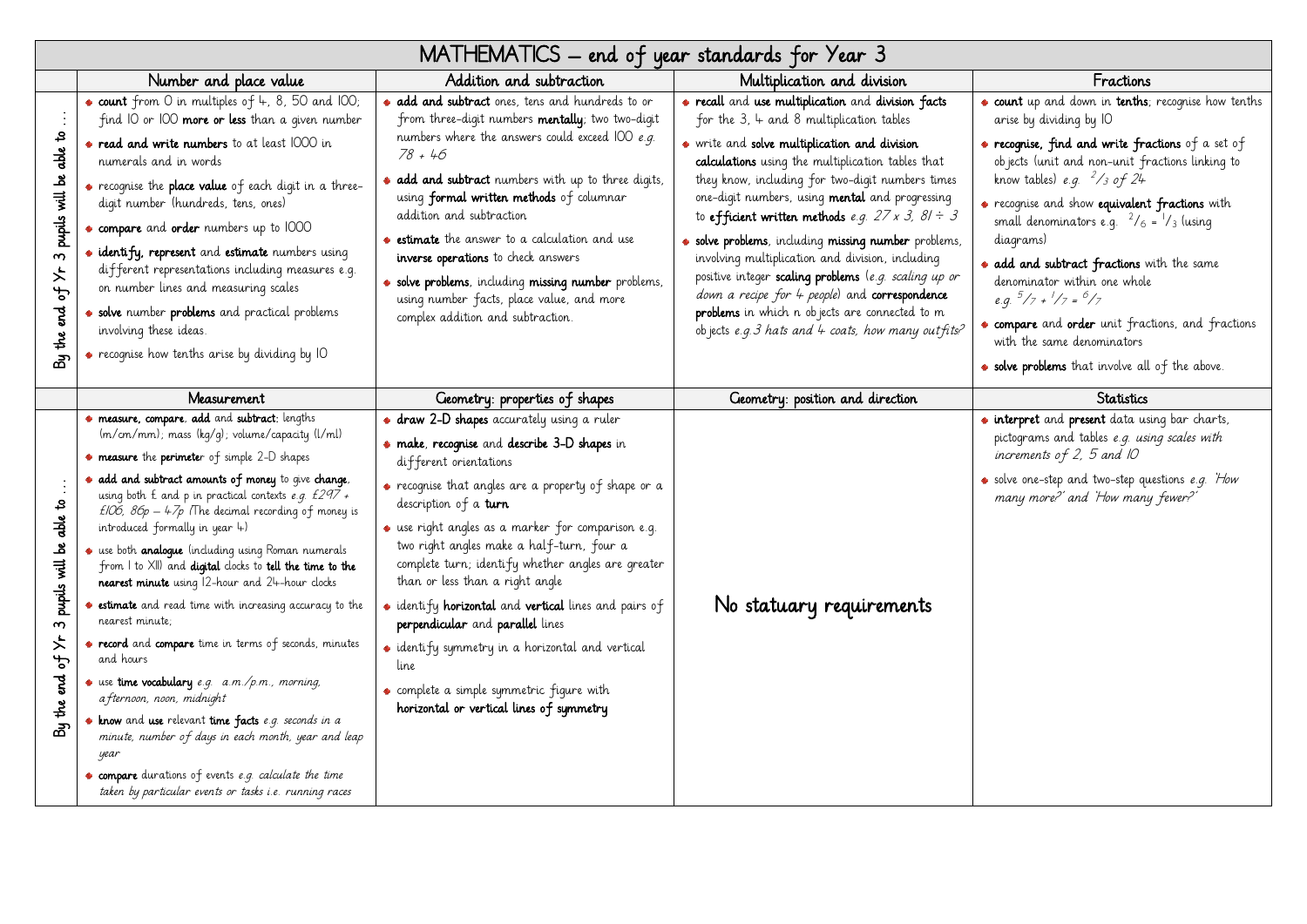|                                                                                       | MATHEMATICS – end of year standards for Year 4                                                                                                                                                                                                                                                                                                                                                                                                                                                                                                                                                                                                                                                                                                                                                                                                                                                                                                                                                                                                                                                                                                   |                                                                                                                                                                                                                                                                                                                                                                                                        |                                                                                                                                                                                                                                                                                                                                                                                                                                                                                                                                                                                                                                                                                                                                                                                                                                                                                                                                                   |                                                                                                                                                                                                                                                                                                                                                                                                                                                                                                                                                                                                                                                                                                   |  |  |
|---------------------------------------------------------------------------------------|--------------------------------------------------------------------------------------------------------------------------------------------------------------------------------------------------------------------------------------------------------------------------------------------------------------------------------------------------------------------------------------------------------------------------------------------------------------------------------------------------------------------------------------------------------------------------------------------------------------------------------------------------------------------------------------------------------------------------------------------------------------------------------------------------------------------------------------------------------------------------------------------------------------------------------------------------------------------------------------------------------------------------------------------------------------------------------------------------------------------------------------------------|--------------------------------------------------------------------------------------------------------------------------------------------------------------------------------------------------------------------------------------------------------------------------------------------------------------------------------------------------------------------------------------------------------|---------------------------------------------------------------------------------------------------------------------------------------------------------------------------------------------------------------------------------------------------------------------------------------------------------------------------------------------------------------------------------------------------------------------------------------------------------------------------------------------------------------------------------------------------------------------------------------------------------------------------------------------------------------------------------------------------------------------------------------------------------------------------------------------------------------------------------------------------------------------------------------------------------------------------------------------------|---------------------------------------------------------------------------------------------------------------------------------------------------------------------------------------------------------------------------------------------------------------------------------------------------------------------------------------------------------------------------------------------------------------------------------------------------------------------------------------------------------------------------------------------------------------------------------------------------------------------------------------------------------------------------------------------------|--|--|
|                                                                                       | Number and place value                                                                                                                                                                                                                                                                                                                                                                                                                                                                                                                                                                                                                                                                                                                                                                                                                                                                                                                                                                                                                                                                                                                           | Addition and subtraction                                                                                                                                                                                                                                                                                                                                                                               | Multiplication and division                                                                                                                                                                                                                                                                                                                                                                                                                                                                                                                                                                                                                                                                                                                                                                                                                                                                                                                       | Fractions (including decimals)                                                                                                                                                                                                                                                                                                                                                                                                                                                                                                                                                                                                                                                                    |  |  |
|                                                                                       | count in multiples of 6, 7, 9, 25 and 1000; finding 1000<br>more or less than a given number e.g. 1000 more/less than<br>2467, 1078                                                                                                                                                                                                                                                                                                                                                                                                                                                                                                                                                                                                                                                                                                                                                                                                                                                                                                                                                                                                              | • add and subtract numbers with up to 4 digits<br>using mental strategies and the formal written                                                                                                                                                                                                                                                                                                       | * recall multiplication and division facts for<br>multiplication tables up to $12 \times 12$                                                                                                                                                                                                                                                                                                                                                                                                                                                                                                                                                                                                                                                                                                                                                                                                                                                      | • recognise and show, using diagrams, families of<br>common equivalent fractions                                                                                                                                                                                                                                                                                                                                                                                                                                                                                                                                                                                                                  |  |  |
| $\mathbf{S}$<br>able<br>pupils will be<br><b>+ +x fo</b><br>ಕ್ಷ<br>$\frac{4}{4}$<br>ౘ | * recognise the <b>place value</b> of each digit in a four-digit number<br>(thousands, hundreds, tens, and ones)<br>• order and compare numbers beyond IOOO<br>compare numbers with the same number of decimal places up<br>to two decimal places<br>identify, represent and estimate numbers using different<br>representations e.g. on number lines and scales<br>* round any number to the nearest IO, IOO or IOOO<br>* round decimals with one decimal place to the nearest whole<br>number<br># find the effect of dividing a one- or two-digit number by IO<br>and IOO, identifying the place value of the digits in the<br>answer as ones, tenths and hundredths; start to use decimal<br>notation<br>* recognise that hundredths arise when dividing an object by a<br>hundred and dividing tenths by ten<br>* count backwards through zero to include negative numbers<br>* solve number and practical problems that involve all of the<br>above<br>$*$ read Roman numerals to $IOO$ ( $ $ to $C\rangle$ and know that over<br>time, the numeral system changed to include the concept of<br>zero and place value (historical context). | methods of columnar addition and subtraction<br>where appropriate<br>* estimate and use inverse operations to check<br>answers to a calculation<br>* solve addition and subtraction two-step problems in<br>contexts, deciding which operations and methods to<br>use and why.                                                                                                                         | * use place value, known and derived facts to<br>multiply and divide mentally, including:<br>multiplying by O and I; dividing by I; multiplying<br>together three numbers e.g. $2 \times 6 \times 9$ and $600 \div$<br>* recognise and use factor pairs and commutativity<br>in mental calculations<br>e.g. $40x$<br>$7 = 10x 4x 7 = 10x 28 = 280$ , since 40 has a<br>factor pair of 4 and 10,<br>e.g. $2 \times 6 \times 9 = 2 \times 54 = 108$<br>* multiply two-digit and three-digit numbers by a<br>one-digit number using <b>formal written layout</b> e.g.<br>$84x$ 6, $134x$ 7<br>* solve problems involving multiplying and adding,<br>including using the <b>distributive law</b> (e.g. $39x =$<br>$30x7 + 9x7$ to multiply two digit numbers by one<br>digit, integer scaling problems and harder<br>correspondence problems such as which n objects<br>are connected to m objects e.g. the number of<br>choices of a meal on a menu. | count up and down in hundredths; recognise that<br>hundredths arise when dividing an object by a<br>hundred and dividing tenths by ten<br>• find fractions of amounts and quantities, use<br>fractions to divide quantities, including non-unit<br>fractions where the answer is a whole number<br>e.g. $3/8$ of £48 and $5/6$ of 180<br>• add and subtract fractions with the same<br>denominator (over I whole) e.g. $5/7 + 4/7 = 9/7$<br><b>* recognise</b> and write decimal equivalents of any<br>number of tenths or hundredths and decimal<br>equivalents to $1/4$ ; $1/2$ ; $3/4$<br>• solve simple measure and money problems involving<br>fractions and decimals to two decimal places. |  |  |
|                                                                                       | Measurement                                                                                                                                                                                                                                                                                                                                                                                                                                                                                                                                                                                                                                                                                                                                                                                                                                                                                                                                                                                                                                                                                                                                      | Geometry: properties of shapes                                                                                                                                                                                                                                                                                                                                                                         | Geometry: position and direction                                                                                                                                                                                                                                                                                                                                                                                                                                                                                                                                                                                                                                                                                                                                                                                                                                                                                                                  | <b>Statistics</b>                                                                                                                                                                                                                                                                                                                                                                                                                                                                                                                                                                                                                                                                                 |  |  |
| $\mathbf{a}$<br>be able<br>pupils will<br>ᅪ<br>⋝<br>ᡶ<br>ಕ್ಷ<br>$\frac{1}{2}$<br>ඨි   | * convert between different units of measure [e.g.<br>km to m; hour to minute]<br>$*$ measure and calculate the perimeter of a<br>rectilinear figure (shapes with right-angled<br>corners) in centimetres and metres<br>* find the area of rectilinear shapes by counting<br>squares<br>* estimate, compare and calculate different<br>measures, including money in pounds and pence<br>(using decimal notation)<br>* read, write and convert time between analoque<br>and digital 12 and 24-hour clocks<br>* solve problems involving converting units of time<br>e.g. hours to minutes; minutes to seconds; years to<br>months; weeks to days.                                                                                                                                                                                                                                                                                                                                                                                                                                                                                                 | * compare and classify geometric shapes, including<br>quadrilaterals and triangles, based on their<br>properties and sizes<br>• identify <b>acute</b> and <b>obtuse</b> angles and compare<br>and order angles up to 180°<br>* identify lines of symmetry in 2-D shapes<br>presented in different orientations<br>* complete a simple symmetric figure with respect to<br>a specific line of symmetry. | * read, write and use pairs of co-ordinates in the<br><b>first quadrant</b> to describe positions <i>e.g.</i> $(2,5)$<br>* describe movements between positions as<br>translations of a given unit to the left/right and<br>up/down<br>* plot specified points and draw sides to complete a<br>given polygon.                                                                                                                                                                                                                                                                                                                                                                                                                                                                                                                                                                                                                                     | * interpret and present discrete and continuous data<br>using appropriate graphical methods, including bar<br>charts and time graphs e.g. with scales with<br>increments of 25, 50, 0.1<br>• solve comparison, sum and difference problems<br>using in formation presented in bar charts,<br>pictograms, tables and other graphs.                                                                                                                                                                                                                                                                                                                                                                 |  |  |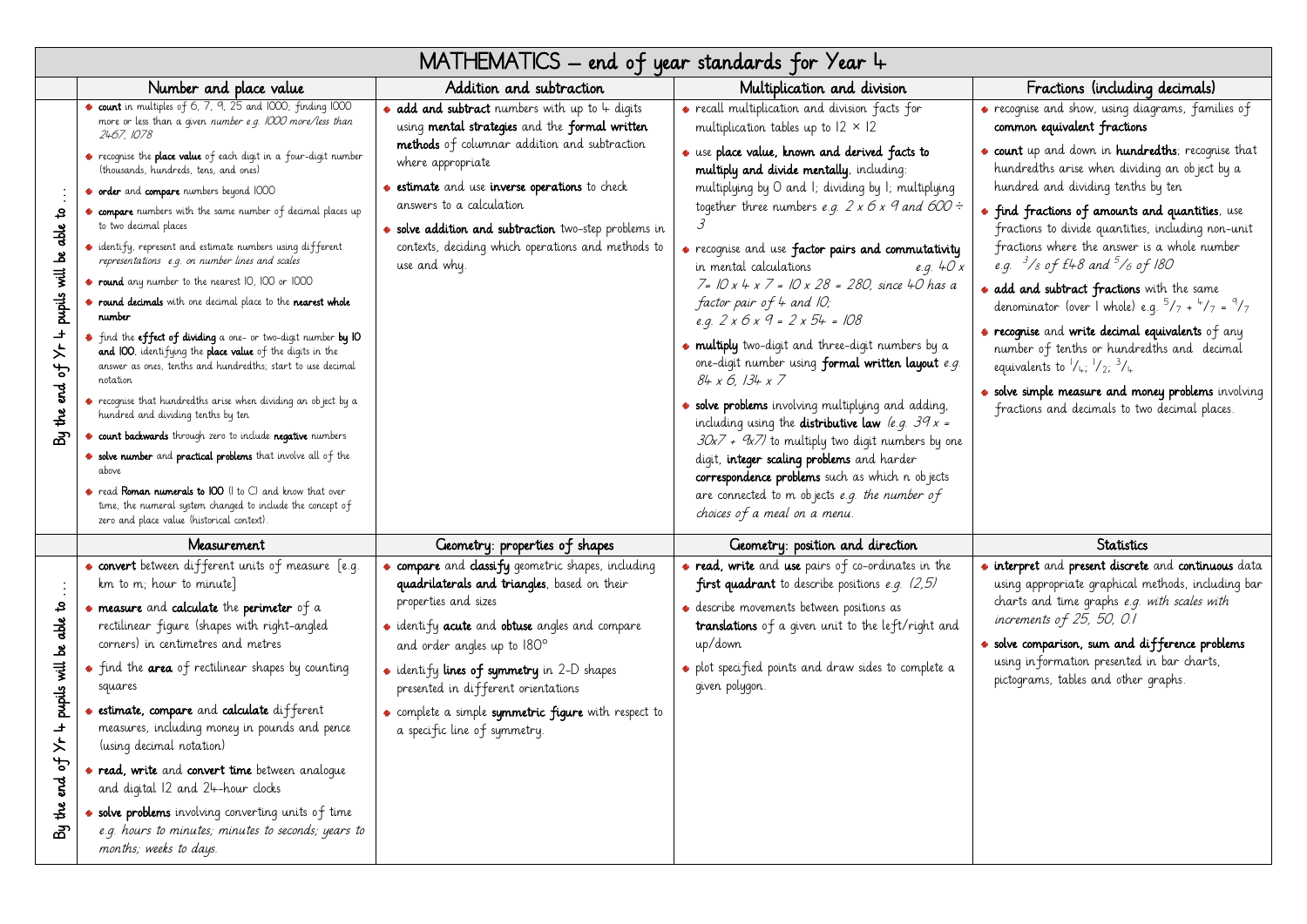|                                                                                            | MATHEMATICS – end of year standards for Year 5                                                                                                                                                                                                                                                                                                                                                                                                                                                                                                                                                                                                                                                                                                                                                                                                                                                                                                                                                |                                                                                                                                                                                                                                                                                                                                                                                                                                                                                                                                                                                                                                                                                 |                                                                                                                                                                                                                                                                                                                                                                                                                                                                                                                                                                                                                                                                                                                                                                                                                                                                                                                                                                                                                                                                                                                                                                                                                                                                                                                                                                                                                                                            |                                                                                                                                                                                                                                                                                                                                                                                                                                                                                                                                                                                                                                                                                                                                                                                                                                                                                                                                                                                                                                                                                                                                                                                                                                                                             |  |  |
|--------------------------------------------------------------------------------------------|-----------------------------------------------------------------------------------------------------------------------------------------------------------------------------------------------------------------------------------------------------------------------------------------------------------------------------------------------------------------------------------------------------------------------------------------------------------------------------------------------------------------------------------------------------------------------------------------------------------------------------------------------------------------------------------------------------------------------------------------------------------------------------------------------------------------------------------------------------------------------------------------------------------------------------------------------------------------------------------------------|---------------------------------------------------------------------------------------------------------------------------------------------------------------------------------------------------------------------------------------------------------------------------------------------------------------------------------------------------------------------------------------------------------------------------------------------------------------------------------------------------------------------------------------------------------------------------------------------------------------------------------------------------------------------------------|------------------------------------------------------------------------------------------------------------------------------------------------------------------------------------------------------------------------------------------------------------------------------------------------------------------------------------------------------------------------------------------------------------------------------------------------------------------------------------------------------------------------------------------------------------------------------------------------------------------------------------------------------------------------------------------------------------------------------------------------------------------------------------------------------------------------------------------------------------------------------------------------------------------------------------------------------------------------------------------------------------------------------------------------------------------------------------------------------------------------------------------------------------------------------------------------------------------------------------------------------------------------------------------------------------------------------------------------------------------------------------------------------------------------------------------------------------|-----------------------------------------------------------------------------------------------------------------------------------------------------------------------------------------------------------------------------------------------------------------------------------------------------------------------------------------------------------------------------------------------------------------------------------------------------------------------------------------------------------------------------------------------------------------------------------------------------------------------------------------------------------------------------------------------------------------------------------------------------------------------------------------------------------------------------------------------------------------------------------------------------------------------------------------------------------------------------------------------------------------------------------------------------------------------------------------------------------------------------------------------------------------------------------------------------------------------------------------------------------------------------|--|--|
|                                                                                            | Number and place value                                                                                                                                                                                                                                                                                                                                                                                                                                                                                                                                                                                                                                                                                                                                                                                                                                                                                                                                                                        | Addition and subtraction                                                                                                                                                                                                                                                                                                                                                                                                                                                                                                                                                                                                                                                        | Multiplication and division                                                                                                                                                                                                                                                                                                                                                                                                                                                                                                                                                                                                                                                                                                                                                                                                                                                                                                                                                                                                                                                                                                                                                                                                                                                                                                                                                                                                                                | Fractions (including decimals and percentages)                                                                                                                                                                                                                                                                                                                                                                                                                                                                                                                                                                                                                                                                                                                                                                                                                                                                                                                                                                                                                                                                                                                                                                                                                              |  |  |
| $\mathbf{a}$<br>able<br>will be<br>pupils<br>S<br>$\star$<br>ჭ<br>g<br>$\frac{1}{2}$<br>ඨි | * read, write, order and compare numbers to at least I<br>million and determine the value of each digit<br>* read, write, order and compare numbers with up to 3 decimal<br>places<br>* multiply and divide whole numbers and decimals by IO,<br>100 and 1000<br>* count forwards or backwards in steps of powers of IO<br>for any qiven number up to I million<br>* round any number up to I million to the nearest IO,<br>100, 1000, 10 000 and 100 000<br>* interpret negative numbers in context, count forwards<br>and backwards with positive and negative whole<br>numbers through zero<br>* solve number problems and practical problems that<br>involve all of the above<br>* read Roman numerals to 1000 (M) and recognise years<br>written in Roman numerals<br>* round decimals with 2 decimal places to the nearest whole<br>number and to I decimal place                                                                                                                       | * add and subtract whole numbers with more than 4<br>digits, including using formal written methods<br>(columnar addition and subtraction)<br>• add and subtract numbers with up to 3 decimal places,<br>using formal written methods (columnar addition and<br>subtraction)<br>* add and subtract numbers mentally with increasingly<br>large numbers e.g. 12462 - 2300 = 10162<br>• use rounding to check answers to calculations and<br>determine, in the context of a problem, levels of<br>accuracy<br>• solve addition and subtraction multi-step problems in<br>contexts, deciding which operations and methods to use<br>and why                                        | * identify multiples and factors, finding all factor pairs of a<br>number, and common factors of two numbers<br>* recall prime numbers up to 19 and establish whether a number<br>up to IOO is prime; use appropriate vocabulary<br>* multiply numbers up to 4 digits by a I digit number using a<br>formal written method e.g. $3721 \times 7$<br>* multiply one-digit numbers with up to three decimal places by<br>whole numbers<br>* multiply numbers up to 4 digits by 2-digit number using a<br>formal written method e.g. 3721 x 37<br>* multiply numbers up to 4 digits with up to 3 decimal places by<br>a I digit number using a formal written method e.g. 5243.4<br>$x \in$<br>* multiply and divide mentally using known facts<br>• divide numbers up to 4 digits by a one-digit number using the<br>formal written method and interpret remainders<br>• divide numbers up to 4 digits with up to 3 decimal places by a<br>one-digit number using the formal short written method<br>* recognise and use square and cube numbers, and the notation<br>squared (2) and cubed (3)<br>* solve problems involving multiplication and division including<br>* knowledge of factors, multiples, squares, cubes<br>* scaling by simple fractions<br>* simple rates.<br>* solve problems all four operations and a combination of these,<br>including understanding the meaning of the equals sign e.g. 13<br>$+ 24 = 12 + 25, 33 = 5 \times \square$ | * compare and order fractions whose denominators are all<br>multiples of the same number<br>identify, name and write equivalent fractions of a given<br>fraction, represented visually, including tenths and hundredths<br>* recognise mixed numbers and improper fractions, convert from<br>one form to the other, write statements > I as a mixed<br>number e.g. $^{2}/_{5}$ + $^{4}/_{5}$ = $^{6}/_{5}$ = 1/ <sub>5</sub><br>• add and subtract fractions with the same denominator and<br>multiples of the same number<br>* multiply proper fractions and mixed numbers by whole<br>numbers, supported by materials and diagrams<br>• read and write decimal numbers as fractions e.g. 0.71 = $\frac{7}{100}$<br>* recognise and use thousandths and relate them to tenths,<br>hundredths and decimal equivalents<br>• solve problems involving number up to 3 decimal places<br>* recognise the per cent symbol (%) and understand that per<br>cent relates to "number of parts per hundred", and write<br>percentages as a fraction with denominator hundred, and as<br>a decimal<br>* solve problems which require knowing percentage and decimal<br>equivalents of $1/2$ , $1/4$ , $1/5$ , $2/5$ , $4/5$ and those with a<br>denominator of a multiple of IO or 25. |  |  |
|                                                                                            | Measurement                                                                                                                                                                                                                                                                                                                                                                                                                                                                                                                                                                                                                                                                                                                                                                                                                                                                                                                                                                                   | Geometry: properties of shapes                                                                                                                                                                                                                                                                                                                                                                                                                                                                                                                                                                                                                                                  | Geometry: position and direction                                                                                                                                                                                                                                                                                                                                                                                                                                                                                                                                                                                                                                                                                                                                                                                                                                                                                                                                                                                                                                                                                                                                                                                                                                                                                                                                                                                                                           | <b>Statistics</b>                                                                                                                                                                                                                                                                                                                                                                                                                                                                                                                                                                                                                                                                                                                                                                                                                                                                                                                                                                                                                                                                                                                                                                                                                                                           |  |  |
| able to<br>will be<br>pupils<br>ω<br>↗<br>᠊ᡃ᠋ᢒ<br>end<br>$\frac{1}{2}$<br>ঐ                | * convert between different units of measure (e.g. km and m;<br>cm and m; cm and mm; q and kq; l and ml)<br>* use all four operations to solve problems involving measure e.g.<br>length, mass, volume, money, using decimal notation including<br>scaling<br>* understand and use basic equivalences between metric units<br>and common imperial units such as inches, pounds and pints<br>* measure and calculate the perimeter of composite rectilinear<br>shapes in centimetres and metres<br>* calculate and compare the area of rectangles (including<br>squares), including using standard units, square centimetres<br>(cm <sup>2</sup> ) and square metres (m <sup>2</sup> ) and estimate the area of<br>irregular shapes<br>* estimate volume e.g. using I cm <sup>3</sup> blocks to build cuboids<br>(including cubes) and capacity e.g. using water<br>* solve problems involving converting between units of time e.g.<br>days to weeks, expressing the answer as weeks and days | * identify 3-D shapes, including cubes and cuboids, from 2-D<br>representations<br>* know angles are measured in degrees; estimate and compare<br>acute, obtuse and reflex angles<br>* draw given angles and measure them in degrees (°)<br>* identify:<br>- angles at a point and one whole turn (total 360°)<br>- angles at a point on a straight line and a half turn (total<br>$180^\circ$ )<br>$-$ other multiples of $90^{\circ}$<br>* use the properties of rectangles to deduce related facts and<br>find missing lengths and angles; use the term diagonal<br>* distinguish between regular and irregular polygons based on<br>reasoning about equal sides and angles. | * identify, describe and represent the position of a<br>shape following a reflection or translation, using<br>the appropriate language, and know that the<br>shape has not changed.<br><b>* read, write</b> and use pairs of co-ordinates in the<br>first and second quadrant to describe positions<br>e.g. $(2,5)$ ( <i>l</i> lesson- building on $Y_+$ )                                                                                                                                                                                                                                                                                                                                                                                                                                                                                                                                                                                                                                                                                                                                                                                                                                                                                                                                                                                                                                                                                                 | • solve comparison, sum and difference problems<br>using in formation presented in line graphs<br>• complete, read and interpret information in<br>tables, including timetables                                                                                                                                                                                                                                                                                                                                                                                                                                                                                                                                                                                                                                                                                                                                                                                                                                                                                                                                                                                                                                                                                             |  |  |